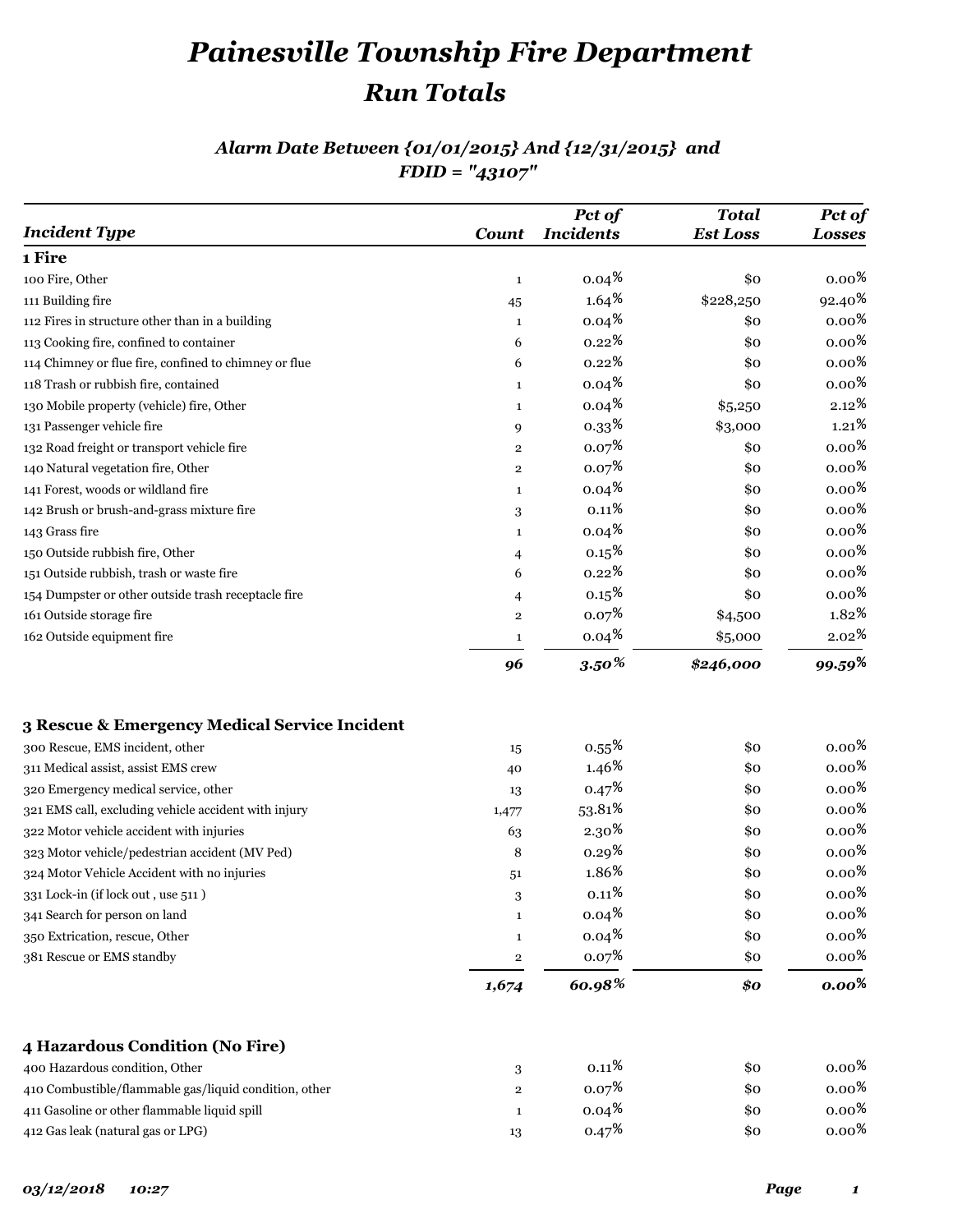## *Painesville Township Fire Department Run Totals*

### *Alarm Date Between {01/01/2015} And {12/31/2015} and FDID = "43107"*

| <b>Incident Type</b>                                 | Count                   | Pct of<br><b>Incidents</b> | <b>Total</b><br><b>Est Loss</b> | Pct of<br><b>Losses</b> |
|------------------------------------------------------|-------------------------|----------------------------|---------------------------------|-------------------------|
| 4 Hazardous Condition (No Fire)                      |                         |                            |                                 |                         |
| 421 Chemical hazard (no spill or leak)               | $\mathbf{1}$            | $0.04\frac{8}{5}$          | \$0                             | $0.00\,{}^8$            |
| 424 Carbon monoxide incident                         | 14                      | $0.51\,{}^8$               | \$0                             | $0.00\,{}^8$            |
| 440 Electrical wiring/equipment problem, Other       | 15                      | 0.55 <sup>8</sup>          | \$0                             | $0.00\,{}^8$            |
| 441 Heat from short circuit (wiring), defective/worn | $\mathbf{1}$            | $0.04\frac{8}{3}$          | \$0                             | $0.00\,{}^8$            |
| 442 Overheated motor                                 | 5                       | $0.18\,{}^{\circ}$         | \$ο                             | $0.00\,{}^8$            |
| 444 Power line down                                  | 37                      | 1.35 <sup>8</sup>          | \$0                             | $0.00\,{}^8$            |
| 445 Arcing, shorted electrical equipment             | 9                       | $0.33*$                    | \$0                             | $0.00\,{}^{\text{8}}$   |
| 460 Accident, potential accident, Other              | $\mathbf{1}$            | $0.04\frac{8}{5}$          | \$0                             | $0.00\,{}^8$            |
| 461 Building or structure weakened or collapsed      | $\overline{\mathbf{2}}$ | $0.07\frac{8}{3}$          | \$0                             | $0.00\,{}^8$            |
| 463 Vehicle accident, general cleanup                | $\mathbf{1}$            | $0.04\,{}^8$               | \$ο                             | $0.00\,{}^8$            |
|                                                      | 105                     | 3.83%                      | \$0                             | $0.00\%$                |
| 5 Service Call                                       |                         |                            |                                 |                         |
| 500 Service Call, other                              | 35                      | 1.28 <sup>8</sup>          | \$0                             | $0.00\,{}^8$            |
| 510 Person in distress, Other                        | $\bf{2}$                | 0.07 <sup>8</sup>          | \$0                             | $0.00\,{}^8$            |
| 511 Lock-out                                         | 21                      | 0.77 <sup>8</sup>          | \$0                             | $0.00\,{}^8$            |
| 520 Water problem, Other                             | 5                       | 0.18 <sup>8</sup>          | \$1,000                         | $0.40\,{}^8$            |
| 522 Water or steam leak                              | 7                       | 0.26 <sup>8</sup>          | \$0                             | $0.00\,{}^8$            |
| 531 Smoke or odor removal                            | 5                       | 0.18 <sup>8</sup>          | \$0                             | $0.00\,{}^8$            |
| 542 Animal rescue                                    | 3                       | $0.11\%$                   | \$0                             | $0.00\,{}^8$            |
| 550 Public service assistance, Other                 | 8                       | 0.29 <sup>8</sup>          | \$ο                             | $0.00\,{}^8$            |
| 551 Assist police or other governmental agency       | 9                       | 0.33 <sup>8</sup>          | \$0                             | $0.00\,{}^8$            |
| 552 Police matter                                    | 53                      | 1.93 <sup>8</sup>          | \$0                             | $0.00\,{}^8$            |
| 553 Public service                                   | 13                      | 0.47 <sup>8</sup>          | \$0                             | $0.00\,{}^8$            |
| 554 Assist invalid                                   | 214                     | $7.80*$                    | \$ο                             | $0.00\,{}^8$            |
| 561 Unauthorized burning                             | 34                      | 1.24 <sup>8</sup>          | \$0                             | $0.00\,{}^8$            |
| 571 Cover assignment, standby, moveup                | $\mathbf{1}$            | $0.04\frac{8}{3}$          | \$0                             | $0.00\,{}^{\circ}$      |
|                                                      | 410                     | $14.94\%$                  | \$1,000                         | $0.40*$                 |
| <b>6 Good Intent Call</b>                            |                         |                            |                                 |                         |
| 600 Good intent call, Other                          | 56                      | $2.04\,{}^8$               | \$0                             | $0.00\,{}^8$            |
| 611 Dispatched & cancelled en route                  | 215                     | $7.83*$                    | \$0                             | $0.00\,\mathrm{\AA}$    |
| 621 Wrong location                                   | 5                       | 0.18 <sup>8</sup>          | \$0                             | $0.00\,{}^8$            |
| 622 No Incident found on arrival at dispatch address | 18                      | 0.66%                      | \$0                             | $0.00\,{}^{\text{8}}$   |
| 631 Authorized controlled burning                    | 10                      | $0.36*$                    | \$0                             | $0.00\,{}^8$            |
| 641 Vicinity alarm (incident in other location)      | 1                       | $0.04\,{}^8$               | \$0                             | $0.00\,{}^8$            |
| 651 Smoke scare, odor of smoke                       | 10                      | $0.36*$                    | \$0                             | $0.00\,{}^8$            |
| 652 Steam, vapor, fog or dust thought to be smoke    | $\overline{4}$          | 0.15 <sup>8</sup>          | \$0                             | $0.00\,{}^{\text{8}}$   |
| 653 Smoke from barbecue, tar kettle                  | $\mathbf{1}$            | $0.04\frac{8}{5}$          | \$0                             | $0.00\,{}^8$            |